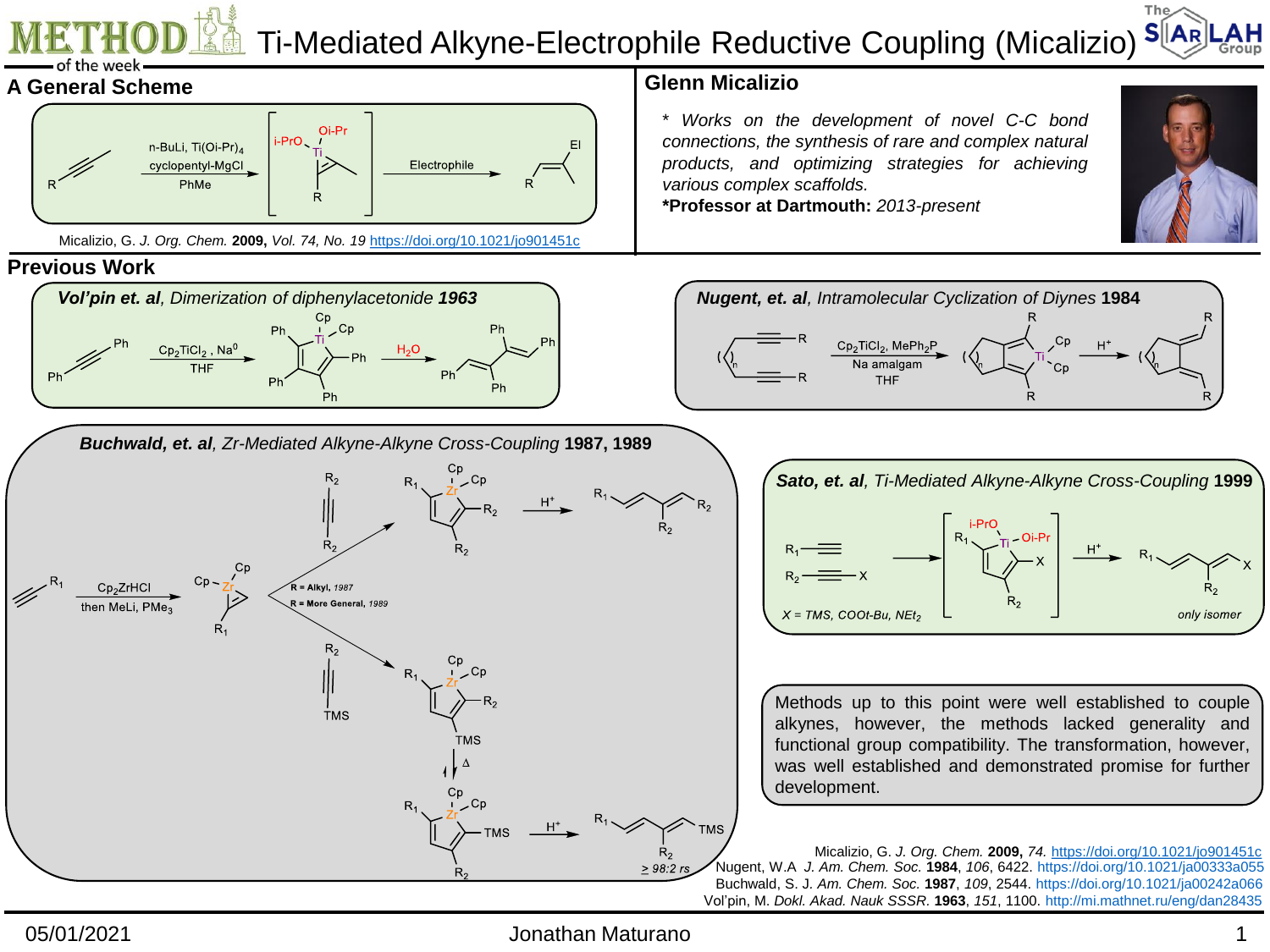$The <$  $S[|A_R|]$ Ti-Mediated Alkyne-Electrophile Reductive Coupling (Micalizio) .AH

**Substrate Scope – A Focus on Developing a Broad Alkyne-Alkyne Coupling with Good Regioselectivity**



The selectivity is generated by the directing capacity of the metal alkoxy residue generated during the reaction.

### **Mechanism and Selectivity Rationale**

the week



## **Utility in Polyketide Synthesis**



#### Micalizio, G. *Synthesis* **2008,** *4,* 627. [DOI: 10.1055/s-2008-1032160](http://dx.doi.org/10.1055/s-2008-1032160)

### 05/01/2021 Jonathan Maturano 2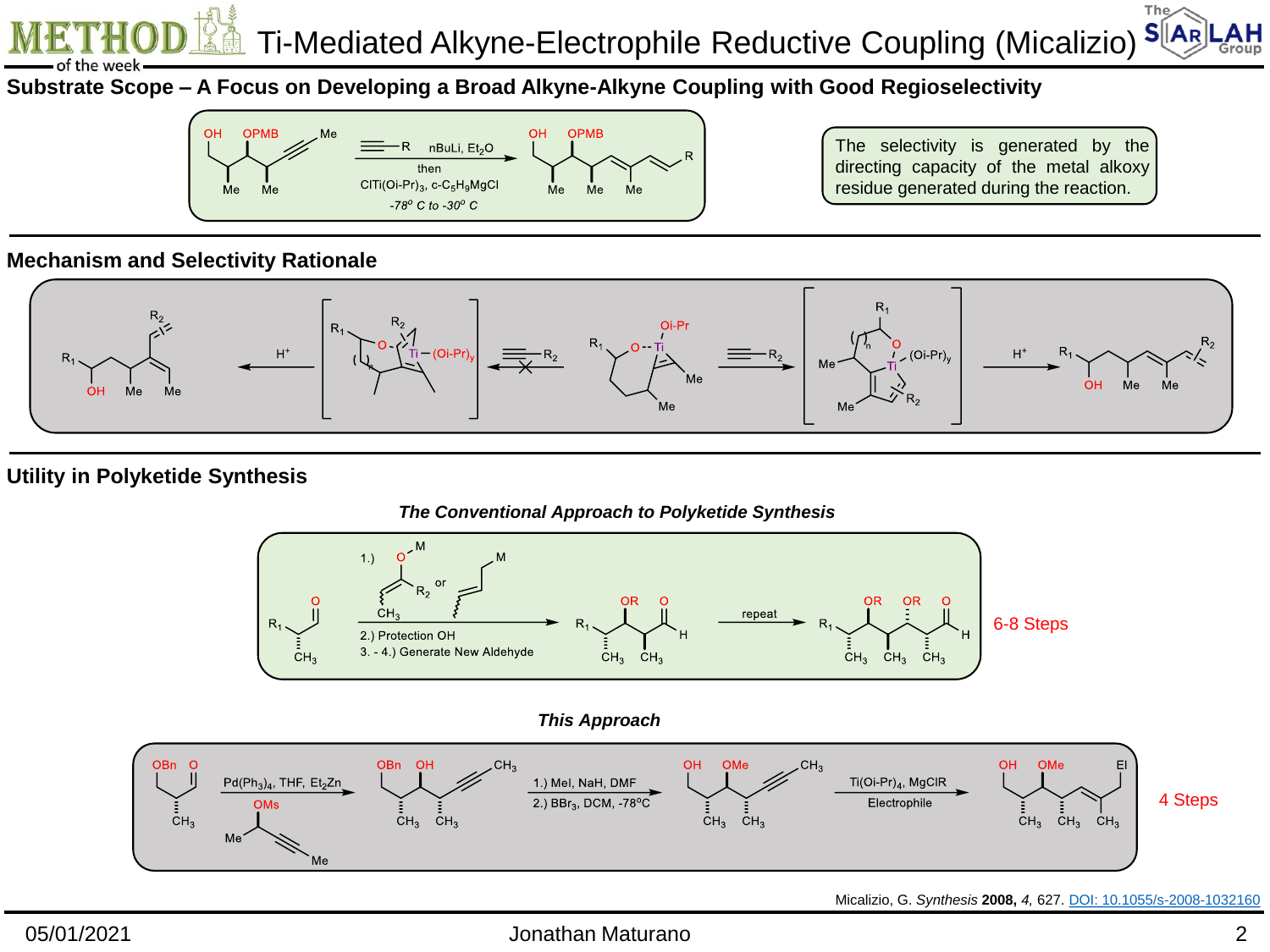Ti-Mediated Alkyne-Electrophile Reductive Coupling (Micalizio)

The $\angle$  $S<sub>AR</sub>$ ΑН Group

# **Substrate Scope – A Wide Range of Electrophiles**

of the week